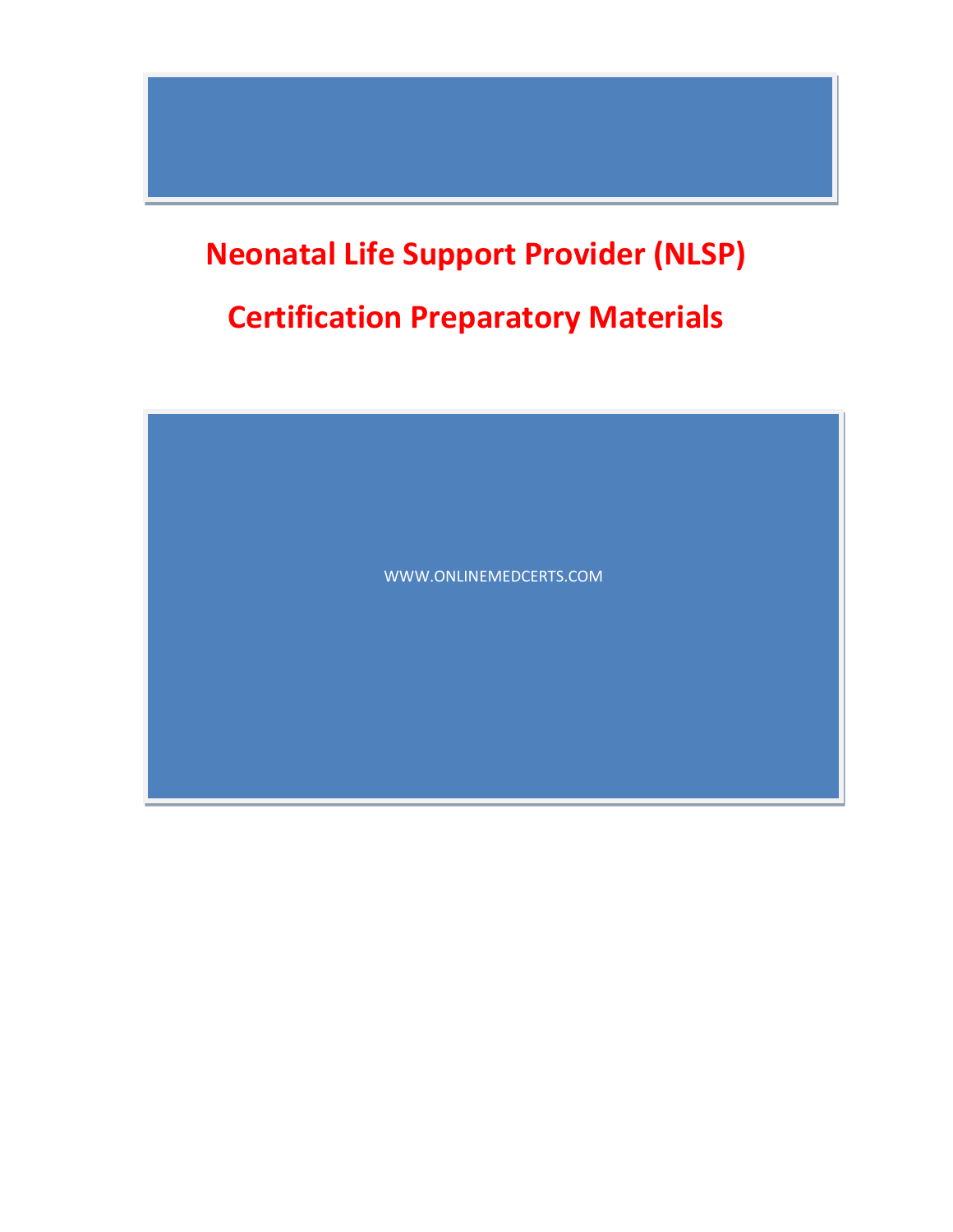### NEONATAL LIFE SUPPORT PROVIDER CERTIFICATION

### **TABLE OF CONTENTS**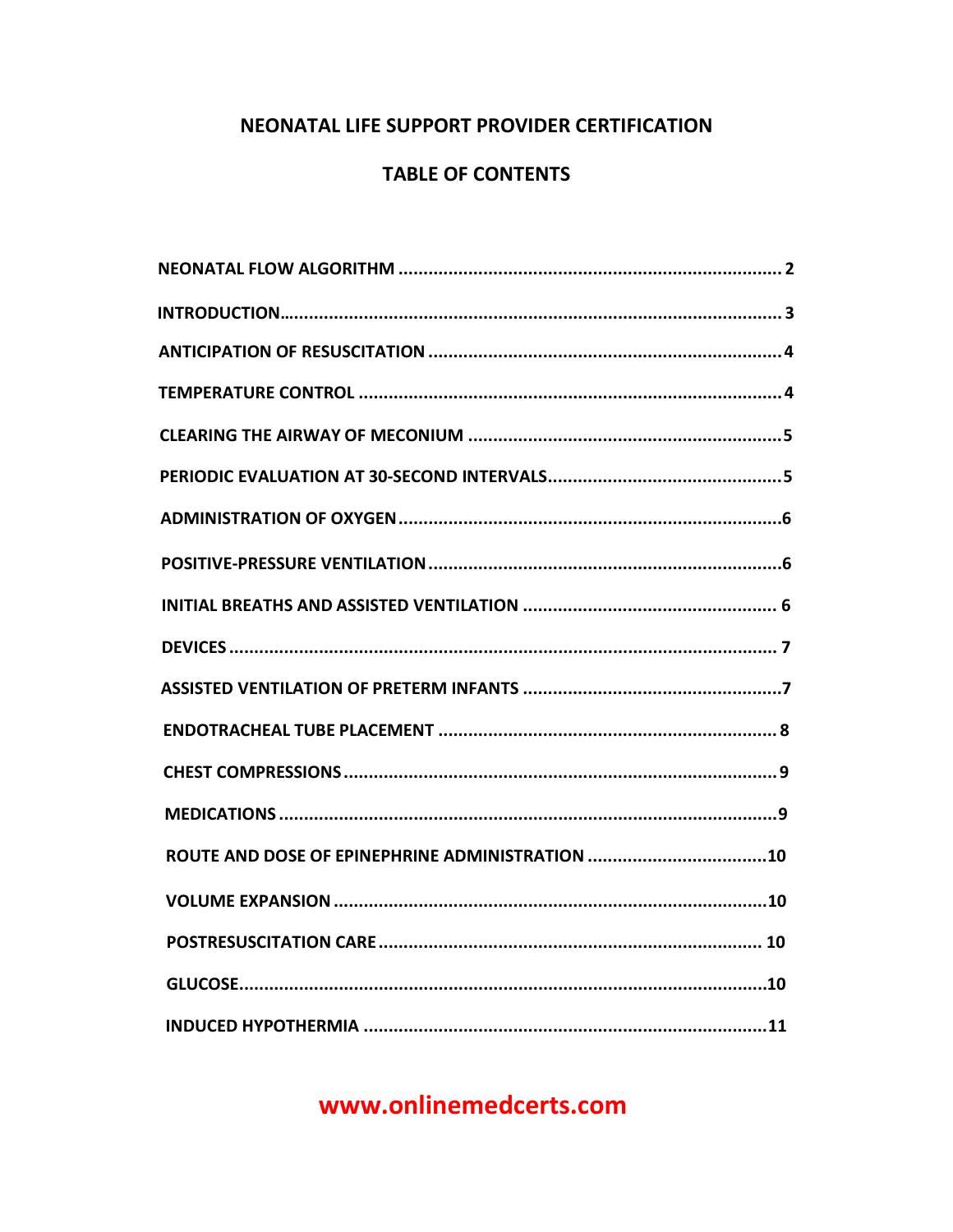<span id="page-2-0"></span>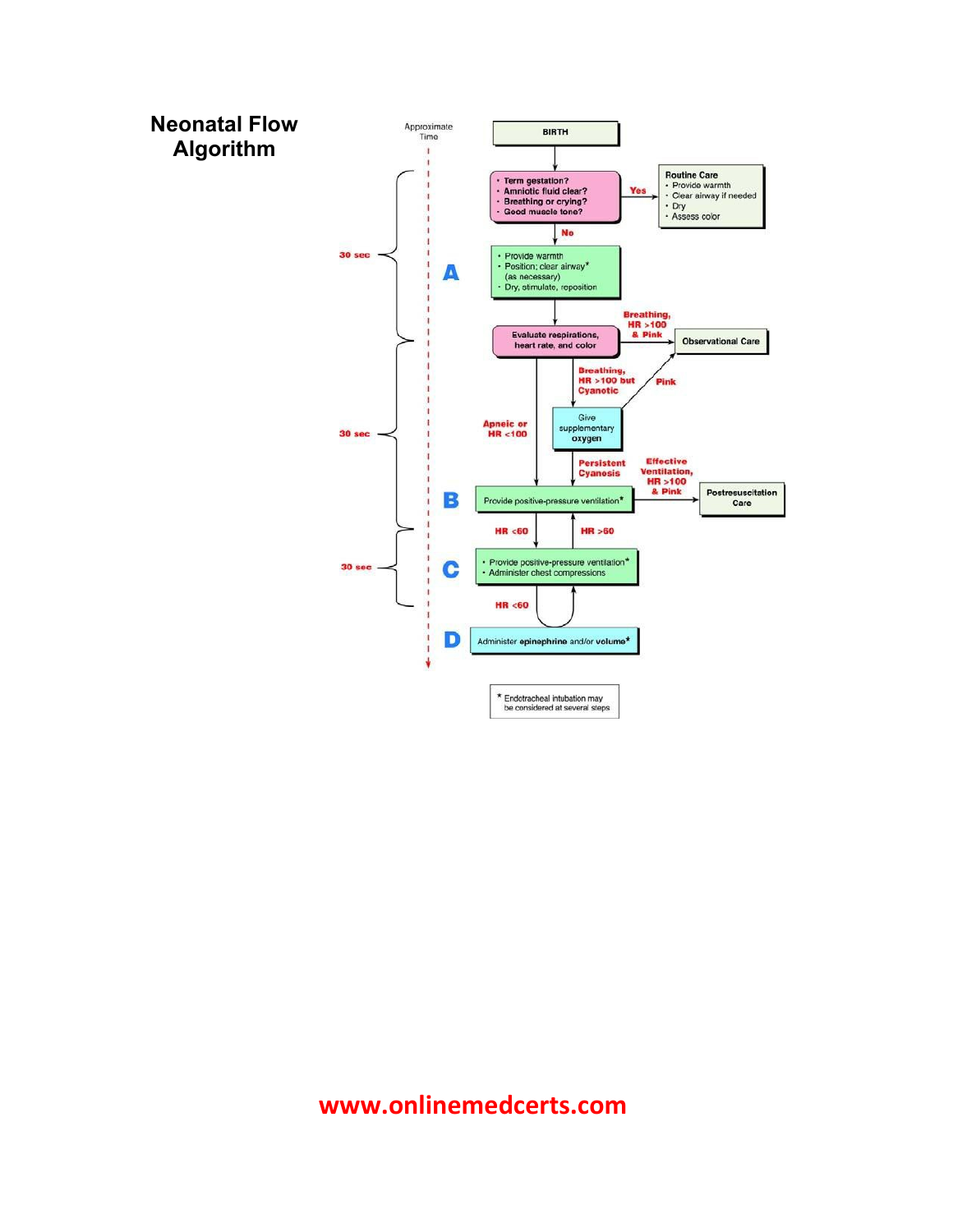### <span id="page-3-0"></span>**INTRODUCTION**

"Newborn" and "neonate" apply to any infant during initial hospitalization. "Newly born" applies specifically to an infant at the time of birth.

Nearly 10% of newborns require some assistance to begin breathing at birth. Approximately 1% require extensive resuscitative measures. Although the vast majority of newly born infants do not require intervention to make the transition from intrauterine to extrauterine life, because of the large number of births, a sizable number will require some degree ofresuscitation.

Newly born infants not requiring resuscitation can generally be identified by a rapid assessment of the following 4 characteristics:

- Was the infant born after a full-term gestation?
- Is the amniotic fluid clear of meconium and evidence of infection?
- Is the infant breathing or crying?
- Does the infant have good muscle tone?

If the answer to all 4 of these questions is "yes," the infant does not need resuscitation and should not be separated from the mother. The infant can be dried, placed directly on the mother's chest, and covered with dry linen to maintain temperature. Observation of breathing, activity, and color should be ongoing.

If the answer to any of these assessment questions is "no," there is general agreement that the infant should receive 1 or more of the following 4 categories of action in sequence:

- A. Initial steps in stabilization (provide warmth, position, clear airway, dry, stimulate, reposition)
- B. Ventilation
- C. Chest compressions
- D. Administration of epinephrine and/or volume expansion

The decision to progress from one category to the next is determined by the simultaneous assessment of 3 vital signs: respirations, heart rate, and color. Approximately 30 seconds is allotted to complete each step, reevaluate, and decide whether to progress to the next step.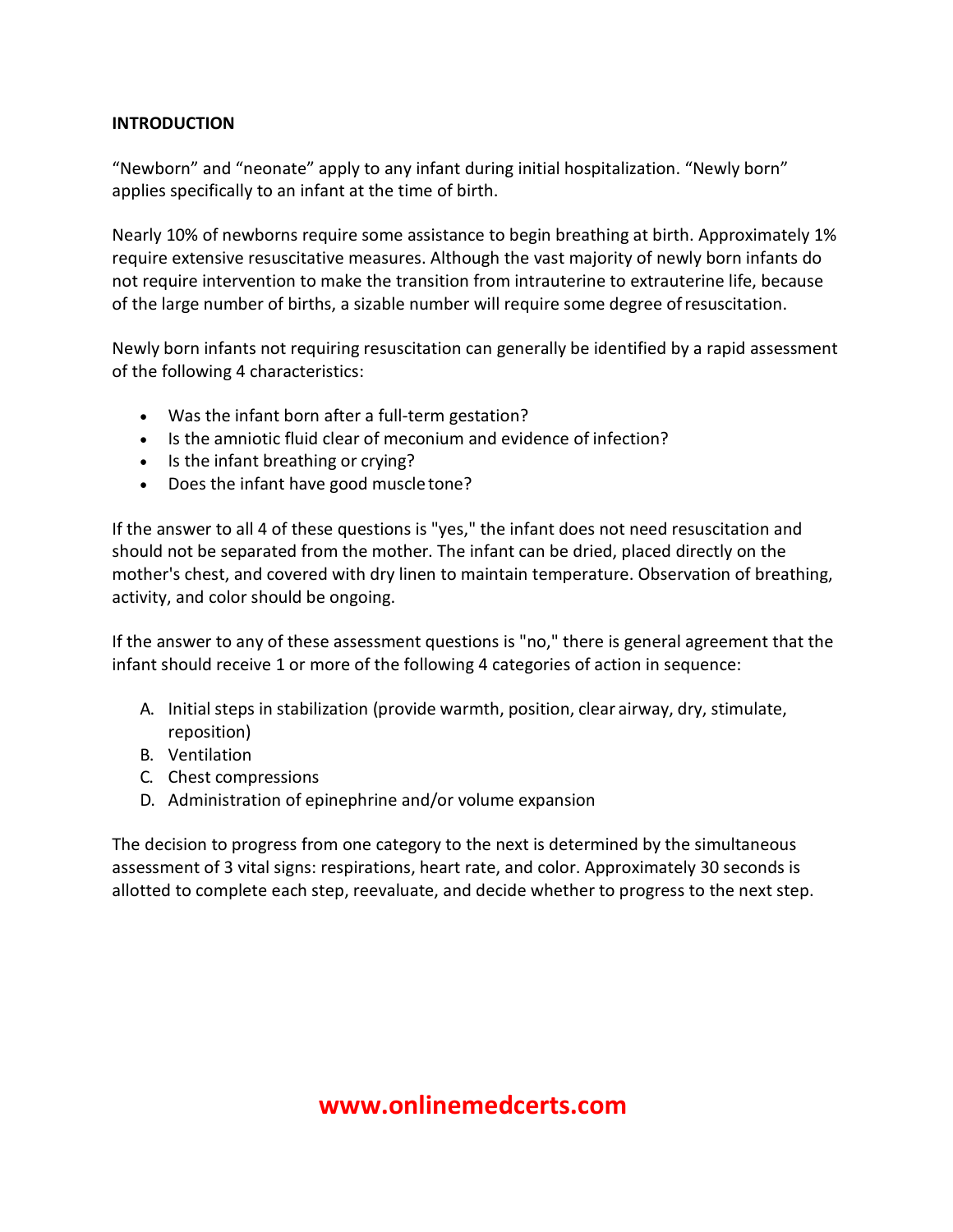### <span id="page-4-0"></span>**ANTICIPATION OF RESUSCITATION**

One person at the delivery should be responsible for the care of the infant and must be capable of initiating resuscitation, including administration of positive-pressure ventilation and chest compressions. Either that person or someone else who is immediately available should have the skills required to perform a complete resuscitation, including endotracheal intubation and administration of medications.

If a preterm delivery (<37 weeks of gestation) is expected, special preparations will be required. Preterm infants have immature lungs that may be more difficult to ventilate and are also more vulnerable to injury by positive-pressure ventilation. Preterm infants also have immature blood vessels in the brain that are prone to hemorrhage; thin skin and a large surface area, which contribute to rapid heat loss; increased susceptibility to infection; and increased risk of hypovolemic shock caused by small blood volume.

### <span id="page-4-1"></span>**TEMPERATURE CONTROL**

Very low birth weight (<1500 g) preterm infants are likely to become hypothermic despite the use of traditional techniques for decreasing heat loss (level of evidence). For this reason it is recommended that additional warming techniques be used, such as covering the infant in plastic wrapping (food-grade, heat-resistant plastic) and placing him or her under radiant heat. Temperature must be monitored closely because of the slight but described risk of hyperthermia with this technique. Other techniques to maintain temperature during stabilization of the infant in the delivery room (eg, drying and swaddling, warming pads, increased environmental temperature, placing the infant skin-to-skin with the mother and covering both with a blanket) have been used but they have not been evaluated in controlled trials nor compared with the plastic-wrap technique for premature infants. All resuscitation procedures, including endotracheal intubation, chest compression, and insertion of lines, can be performed with these temperature-controlling interventions inplace.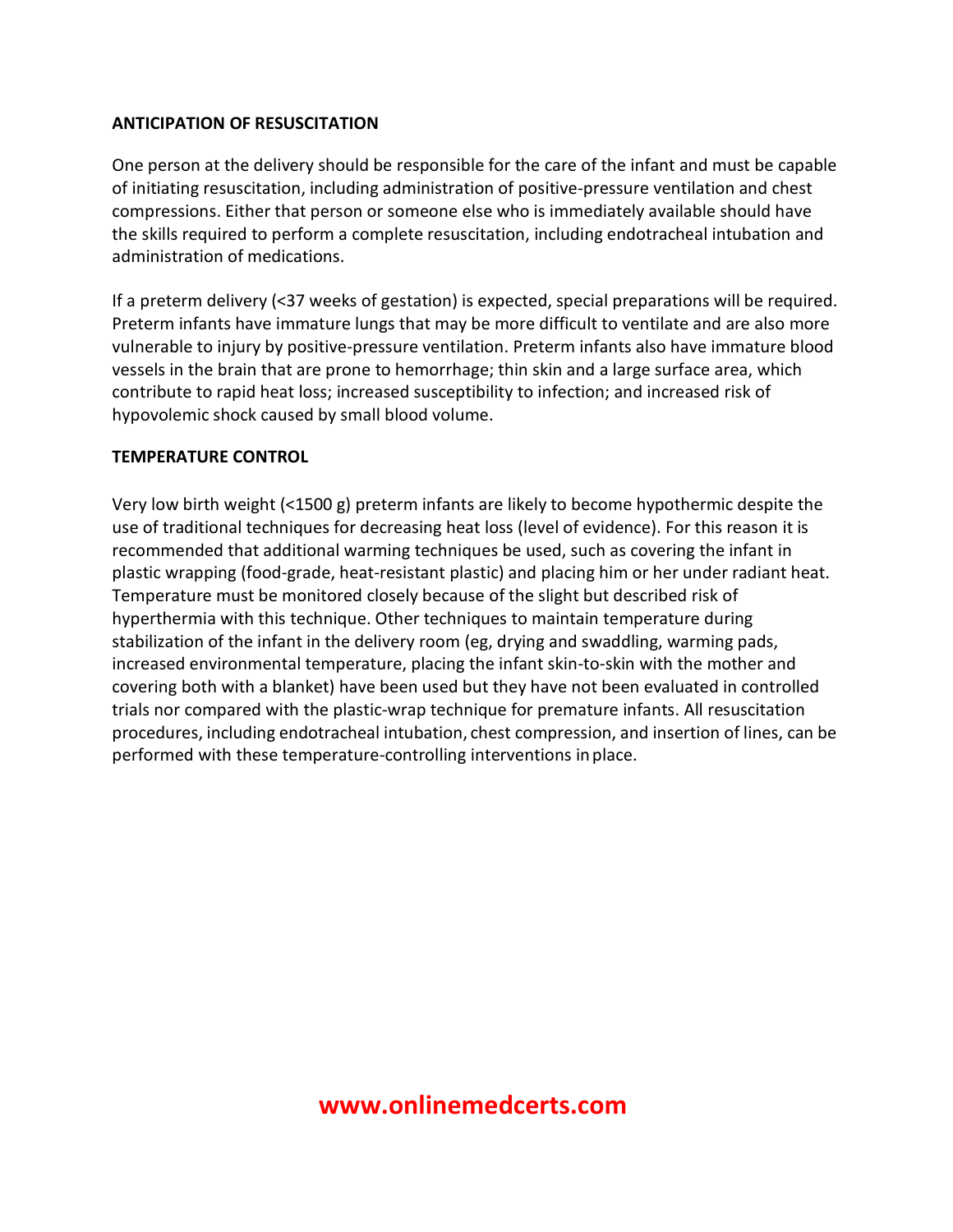#### <span id="page-5-0"></span>**CLEARING THE AIRWAY OF MECONIUM**

Aspiration of meconium before delivery, during birth, or during resuscitation can cause severe aspiration pneumonia. One obstetrical technique to try to decrease aspiration has been to suction meconium from the infant's airway after delivery of the head but before delivery of the shoulders (intrapartum suctioning). Although some studies suggest that intrapartum suctioning might be effective for decreasing the risk of aspiration syndrome, subsequent evidence from a large multicenter randomized trial did not show such an effect. Therefore, current recommendations no longer advise routine intrapartum oropharyngeal and nasopharyngeal suctioning for infants born to mothers with meconium staining of amniotic fluid.

Traditional teaching recommended that meconium-stained infants have endotracheal intubation immediately following birth and that suction be applied to the endotracheal tube as it is withdrawn. Randomized, controlled trials have shown that this practice offers no benefit if the infant is vigorous. A vigorous infant is defined as one who has strong respiratory efforts, good muscle tone, and a heart rate >100 beats per minute (bpm). Endotracheal suctioning for infants who are not vigorous should be performed immediately after birth.

#### <span id="page-5-1"></span>**PERIODIC EVALUATION AT 30-SECOND INTERVALS**

After the immediate post birth assessment and administration of initial steps, further resuscitative efforts should be guided by simultaneous assessment of respirations, heart rate, and color. After initial respiratory efforts the newly born infant should be able to establish regular respirations that are sufficient to improve color and maintain a heart rate >100 bpm. Gasping and apnea indicate the need for assisted ventilation. Increasing or decreasing heart rate can also provide evidence of improvement or deterioration.

A newly born infant who is uncompromised will achieve and maintain pink mucous membranes without administration of supplementary oxygen. Evidence obtained with continuous oximetry, however, has shown that neonatal transition is a gradual process. Healthy infants born at term may take >10 minutes to achieve a preductal oxygen saturation >95% and nearly 1 hour to achieve postductal saturation >95%. Central cyanosis is determined by examining the face, trunk, and mucous membranes. Acrocyanosis (blue color of hands and feet alone) is usually a normal finding at birth and is not a reliable indicator of hypoxemia but may indicate other conditions, such as cold stress. Pallor or mottling may be a sign of decreased cardiac output, severe anemia, hypovolemia, hypothermia, or acidosis.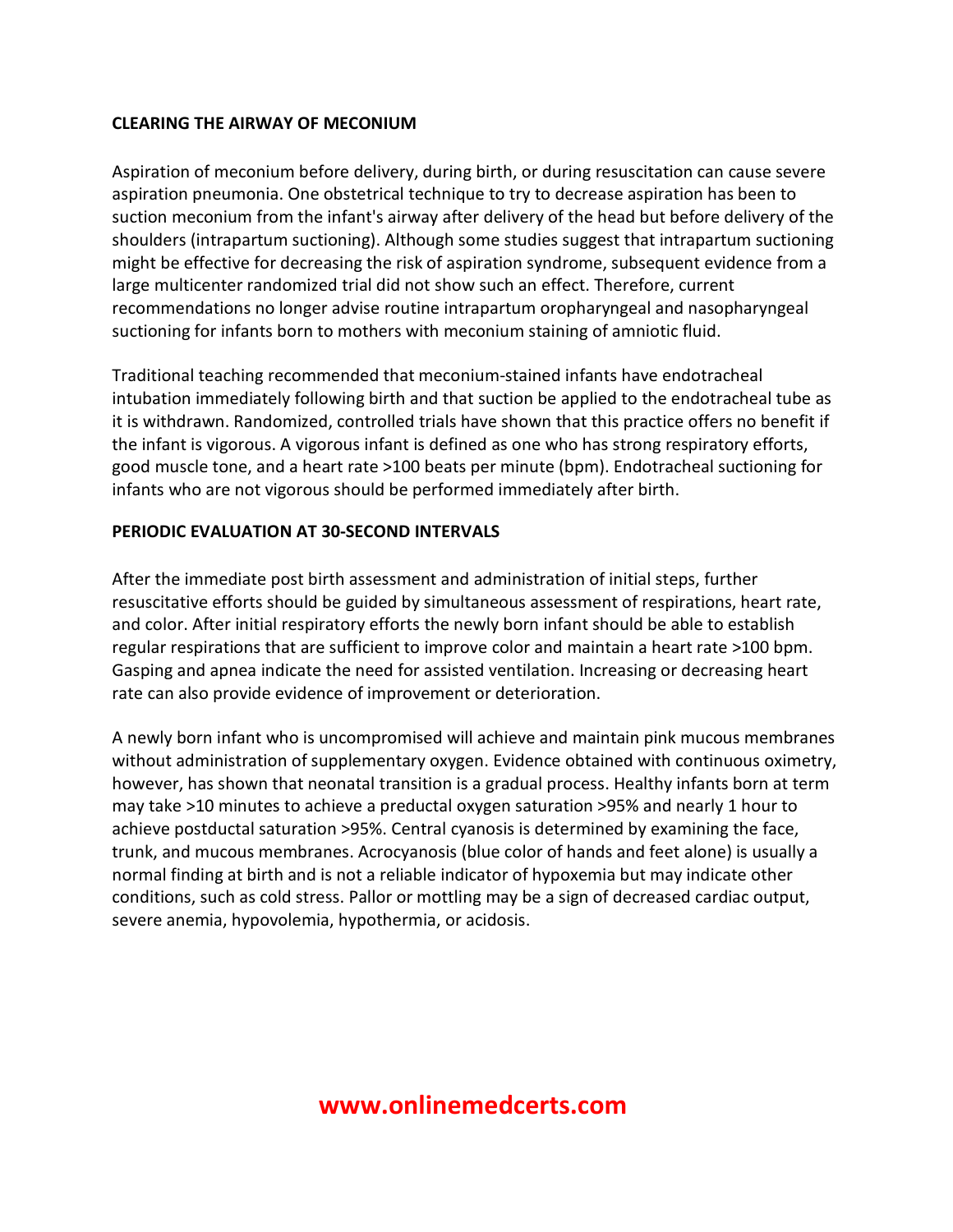### <span id="page-6-0"></span>**ADMINISTRATION OF OXYGEN**

Supplementary oxygen is recommended whenever positive-pressure ventilation is indicated for resuscitation; free-flow oxygen should be administered to infants who are breathing but have central cyanosis. The standard approach to resuscitation is to use 100% oxygen. Some clinicians may begin resuscitation with an oxygen concentration of less than 100%, and some may start with no supplementary oxygen (ie, room air). There is evidence that employing either of these practices during resuscitation of neonates is reasonable. If the clinician begins resuscitation with room air, it is recommended that supplementary oxygen be available to use if there is no appreciable improvement within 90 seconds after birth. In situations where supplementary oxygen is not readily available, positive-pressure ventilation should be administered with room air.

Administration of a variable concentration of oxygen guided by pulse oximetry may improve the ability to achieve normoxia more quickly. Concerns about potential oxidant injury should caution the clinician about the use of excessive oxygen, especially in the premature infant.

### <span id="page-6-1"></span>**POSITIVE-PRESSURE VENTILATION**

If the infant remains apneic or gasping, if the heart rate remains <100 bpm 30 seconds after administering the initial steps, or if the infant continues to have persistent central cyanosis despite administration of supplementary oxygen, start positive-pressure ventilation.

### <span id="page-6-2"></span>**INITIAL BREATHS AND ASSISTED VENTILATION**

In term infants, initial inflations—either spontaneous or assisted—create a functional residual capacity. The optimum pressure, inflation time, and flow rate required to establish an effective functional residual capacity have not been determined. Average initial peak inflating pressures of 30 to 40 cm H2O (inflation time undefined) usually successfully ventilate unresponsive term infants. Assisted ventilation rates of 40 to 60 breaths per minute are commonly used, but the relative efficacy of various rates has not been investigated.

The primary measure of adequate initial ventilation is promptimprovement in heart rate. Chest wall movement should be assessed if heart rate does not improve. The initial peak inflating pressures needed are variable and unpredictable and should be individualized to achieve an increase in heart rate and/or movement of the chest with each breath. If inflation pressure is being monitored, an initial inflation pressure of 20 cm  $H_2O$  may be effective, but  $\geq 30$  to 40 cm H<sub>2</sub>O may be required in some term infants without spontaneous ventilation. If pressure is not monitored, the minimum inflation required to achieve an increase in heart rate should be used.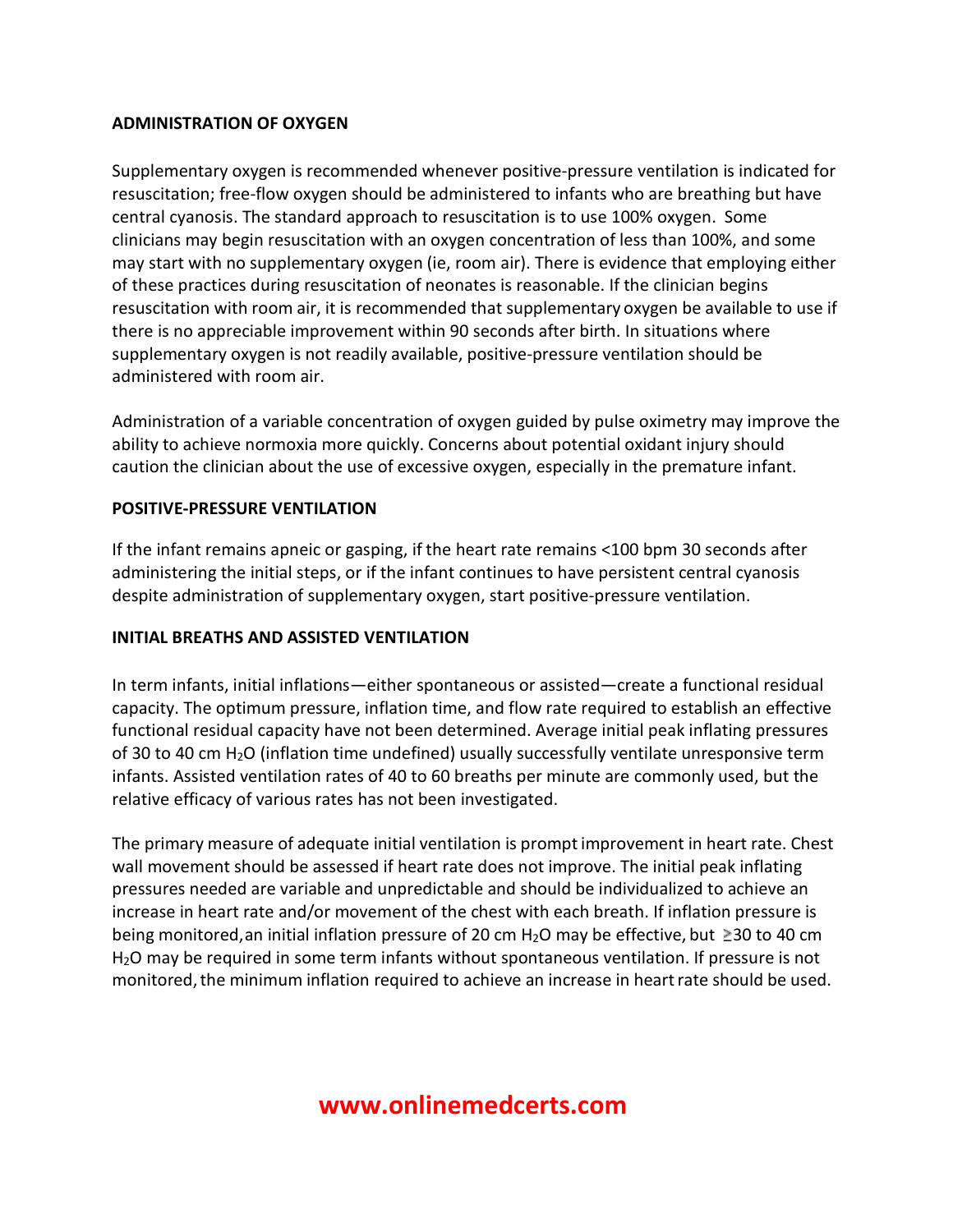### <span id="page-7-0"></span>**DEVICES**

Effective ventilation can be achieved with a flow-inflating bag, a self-inflating bag, or with a Tpiece. A T-piece is a valved mechanical device designed to control flow and limit pressure. The pop-off valves of self-inflating bags are flow-dependent, and pressures generated may exceed the value specified by the manufacturer. Target inflation pressures and long inspiratory times are more consistently achieved in mechanical models when T-piece devices are used rather than bags, although the clinical implications are not clear. To provide the desired pressure, health care providers need more training in the use of flow-inflating bags than with selfinflating bags (self-inflating bag, a flow-inflating bag, or a T-piece can be used to ventilate a newborn).

Laryngeal mask airways (LMAs) that fit over the laryngeal inlet have been shown to be effective for ventilating newly born near-term and full-term infants. There is limited data on the use of these devices in small preterm infants. Data from 3 case series show that the use of the LMA can provide effective ventilation in a time frame consistent with current resuscitation guidelines, although the infants being studied were not being resuscitated.

### <span id="page-7-1"></span>**ASSISTED VENTILATION OF PRETERM INFANTS**

When ventilating preterm infants after birth, excessive chest wall movement may indicate large-volume lung inflations, which should be avoided. Monitoring of pressure may help to provide consistent inflations and avoid unnecessary high pressures. If positive-pressure ventilation is required, an initial inflation pressure of 20 to 25 cm  $H_2O$  is adequate for most preterm infants. If prompt improvement in heart rate or chest movement is not obtained, higher pressures may be needed. If it is necessary to continue positive-pressure ventilation, application of positive end-expiratory pressure may be beneficial. Continuous positive airway pressure in spontaneously breathing preterm infants after resuscitation may also be beneficial.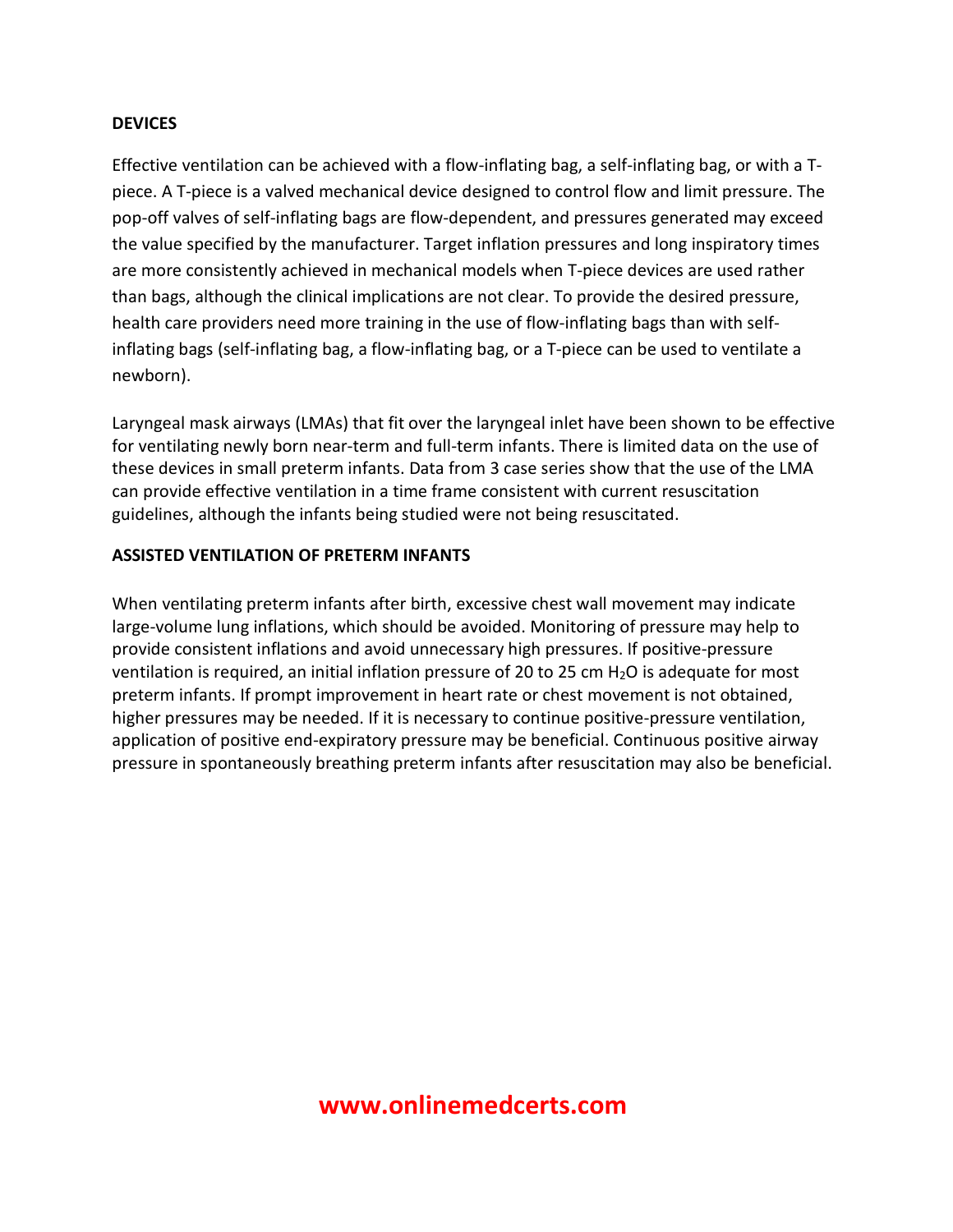### <span id="page-8-0"></span>**ENDOTRACHEAL TUBE PLACEMENT**

Endotracheal intubation may be indicated at several points during neonatal resuscitation:

- When tracheal suctioning for meconium is required
- If bag-mask ventilation is ineffective or prolonged
- When chest compressions are performed
- When endotracheal administration of medications is desired
- For special resuscitation circumstances, such as congenital diaphragmatic hernia or extremely low birth weight (<1000g)

After endotracheal intubation and administration of intermittent positive pressure, a prompt increase in heart rate is the best indicator that the tube is in the tracheobronchial tree and providing effective ventilation. Exhaled  $CO<sub>2</sub>$  detection is effective for confirmation of endotracheal tube placement in infants, including very low birth weight infants. A positive test result (detection of exhaled  $CO<sub>2</sub>$ ) in patients with adequate cardiac output confirms placement of the endotracheal tube within the trachea, whereas a negative test result (i.e. no  $CO<sub>2</sub>$ detected) strongly suggests esophageal intubation. Poor or absent pulmonary blood flow may give false-negative results (i.e. no  $CO<sub>2</sub>$  detected despite tube placement in the trachea), but endotracheal tube placement is correctly identified in nearly all patients who are not in cardiac arrest. A false-negative result may also lead to unnecessary extubation in critically ill infants with poor cardiac output.

Other clinical indicators of correct endotracheal tube placement are evaluation of condensed humidified gas during exhalation and the presence or absence of chest movement, but these have not been systematically evaluated in neonates. Endotracheal tube placement must be assessed visually during intubation and by confirmatory methods after intubation if the heart rate remains low and is not rising. Except for intubation to remove meconium, exhaled  $CO<sub>2</sub>$ detection is the recommended method of confirmation.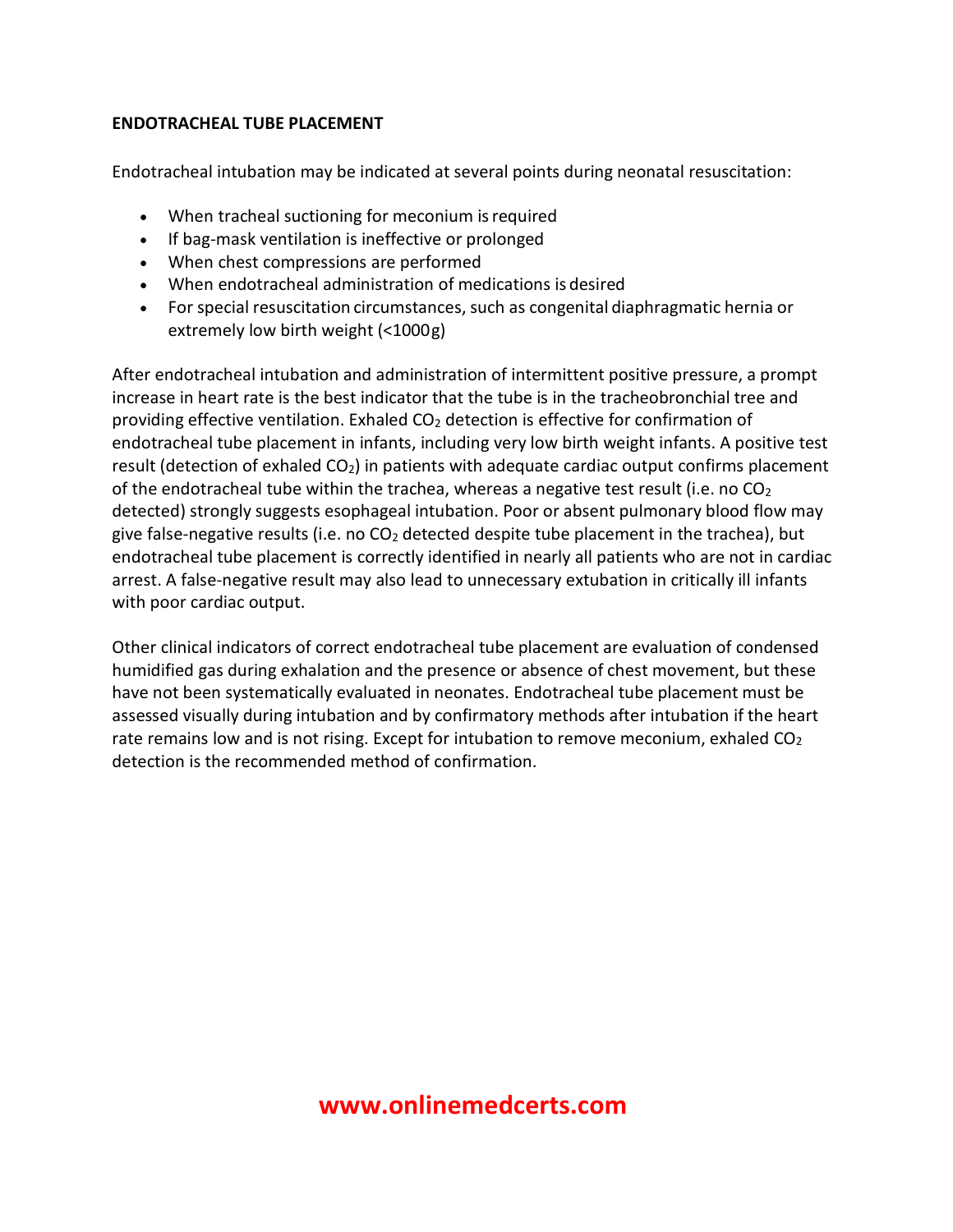### <span id="page-9-0"></span>**CHEST COMPRESSIONS**

Chest compressions are indicated for a heart rate that is <60 bpm despite adequate ventilation with supplementary oxygen for 30 seconds. Because ventilation is the most effective action in neonatal resuscitation and because chest compressions are likely to compete with effective ventilation, rescuers should ensure that assisted ventilation is being delivered optimally before starting chest compressions.

Compressions should be delivered on the lower third of the sternum to a depth of approximately one third of the anterior-posterior diameter of the chest. Two techniques have been described: compression with 2 thumbs with fingers encircling the chest and supporting the back (the 2 thumb-encircling hands technique) or compression with 2 fingers with a second hand supporting the back. Because the 2 thumb-encircling hands technique may generate higher peak systolic and coronary perfusion pressure than the 2-finger technique the 2 thumbencircling hands technique is recommended for performing chest compressions in newly born infants. However, the 2-finger technique may be preferable when access to the umbilicus is required during insertion of an umbilical catheter.

A compression/relaxation ratio with a slightly shorter compression than relaxation phase offers theoretical advantages for blood flow in the very young infant. Also, compressions and ventilations should be coordinated to avoid simultaneous delivery. The chest should be permitted to fully re-expand during relaxation, but the rescuer's thumbs should not leave the chest. There should be a 3:1 ratio of compressions to ventilations with 90 compressions and 30 breaths to achieve  $\approx$  120 events per minute to maximize ventilation at an achievable rate. Thus, each event will be allotted approximately second, with exhalation occurring during the first compression after each ventilation.

Respirations, heart rate, and color should be reassessed about every 30 seconds, and coordinated chest compressions and ventilations should continue until the spontaneous heart rate is 60 bpm.

### <span id="page-9-1"></span>**MEDICATIONS**

Drugs are rarely indicated in resuscitation of the newly born infant. Bradycardia in the newborn infant is usually the result of inadequate lung inflation or profound hypoxemia, and establishing adequate ventilation is the most important step to correct it. But if the heart rate remains <60 bpm despite adequate ventilation with 100% oxygen and chest compressions, administration of epinephrine or volume expansion, or both, may be indicated. Rarely, buffers, a narcotic antagonist, or vasopressors may be useful after resuscitation.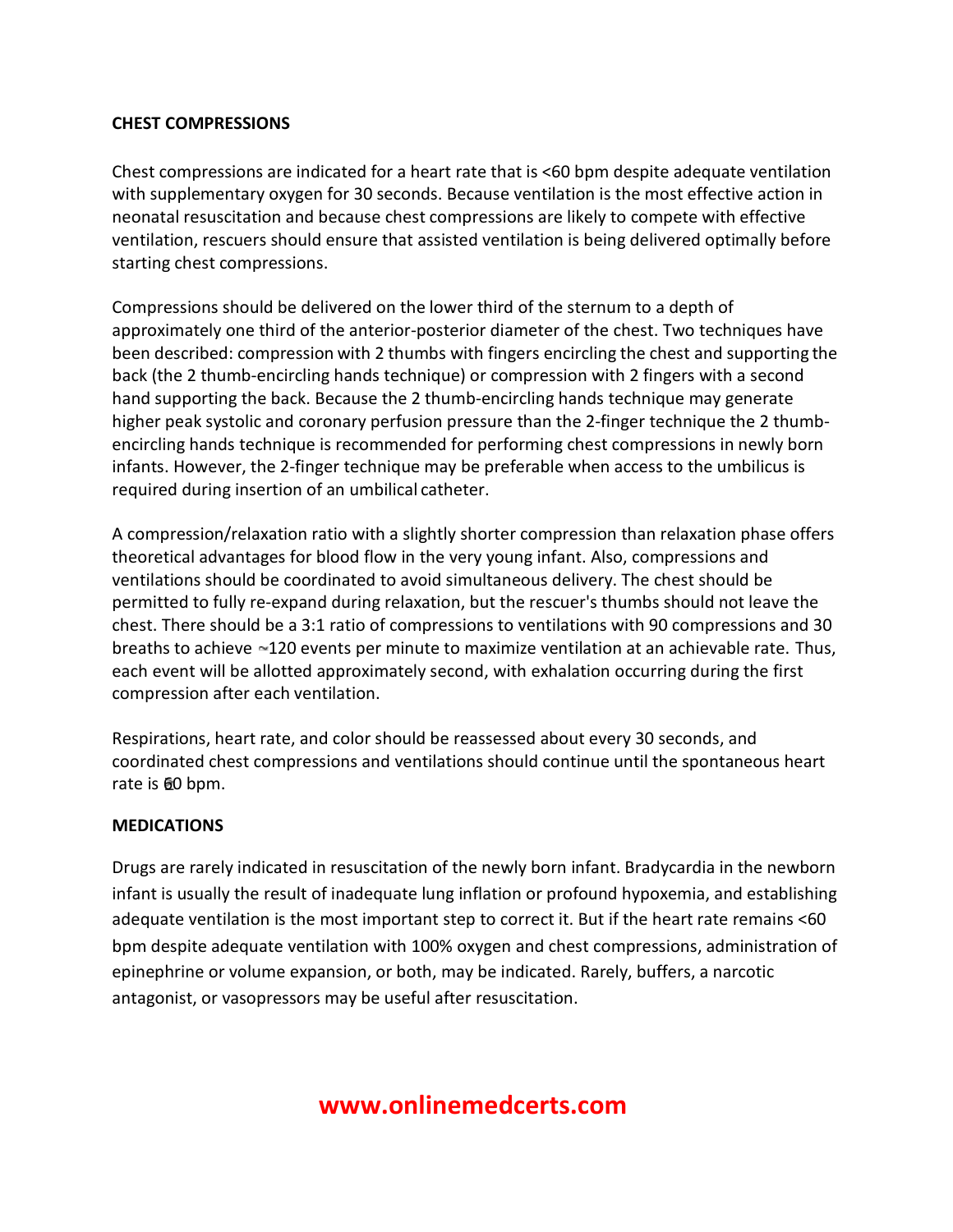### <span id="page-10-0"></span>**ROUTE AND DOSE OF EPINEPHRINE ADMINISTRATION**

The recommended IV dose is 0.01 to 0.03 mg/kg per dose. If the endotracheal route is used, doses of 0.01 or 0.03 mg/kg will likely be ineffective. Therefore, IV administration of 0.01 to 0.03 mg/kg per dose is the preferred route. While access is being obtained, administration of a higher dose (up to 0.1 mg/kg) through the endotracheal tube may be considered, but the safety and efficacy of this practice have not been evaluated. The concentration of epinephrine for either route should be 1:10000 (0.1 mg/mL).

### <span id="page-10-1"></span>**VOLUME EXPANSION**

Consider volume expansion when blood loss is suspected or the infant appears to be in shock (pale skin, poor perfusion, weak pulse) and has not responded adequately to other resuscitative measures. An isotonic crystalloid rather than albumin is the solution of choice for volume expansion in the delivery room. The recommended dose is 10 mL/kg, which may need to be repeated. When resuscitating premature infants, care should be taken to avoid giving volume expanders too rapidly, because rapid infusions of large volumes have been associated with intraventricular hemorrhage.

### <span id="page-10-2"></span>**POSTRESUSCITATION CARE**

Infants who require resuscitation are at risk for deterioration after their vital signs have returned to normal. Once adequate ventilation and circulation have been established, the infant should be maintained in or transferred to an environment in which close monitoring and anticipatory care can be provided.

### <span id="page-10-3"></span>**GLUCOSE**

Low blood glucose has been associated with adverse neurologic outcome in a neonatal animal model of asphyxia and resuscitation. No clinical neonatal studies have investigated the relation between hyperglycemia and neurologic outcome, although hyperglycemia is associated with worse outcome. The range of blood glucose concentration associated with the least brain injury after asphyxia and resuscitation cannot be defined based on available evidence. Infants who require significant resuscitation should be monitored and treated to maintain glucose in the normal range.